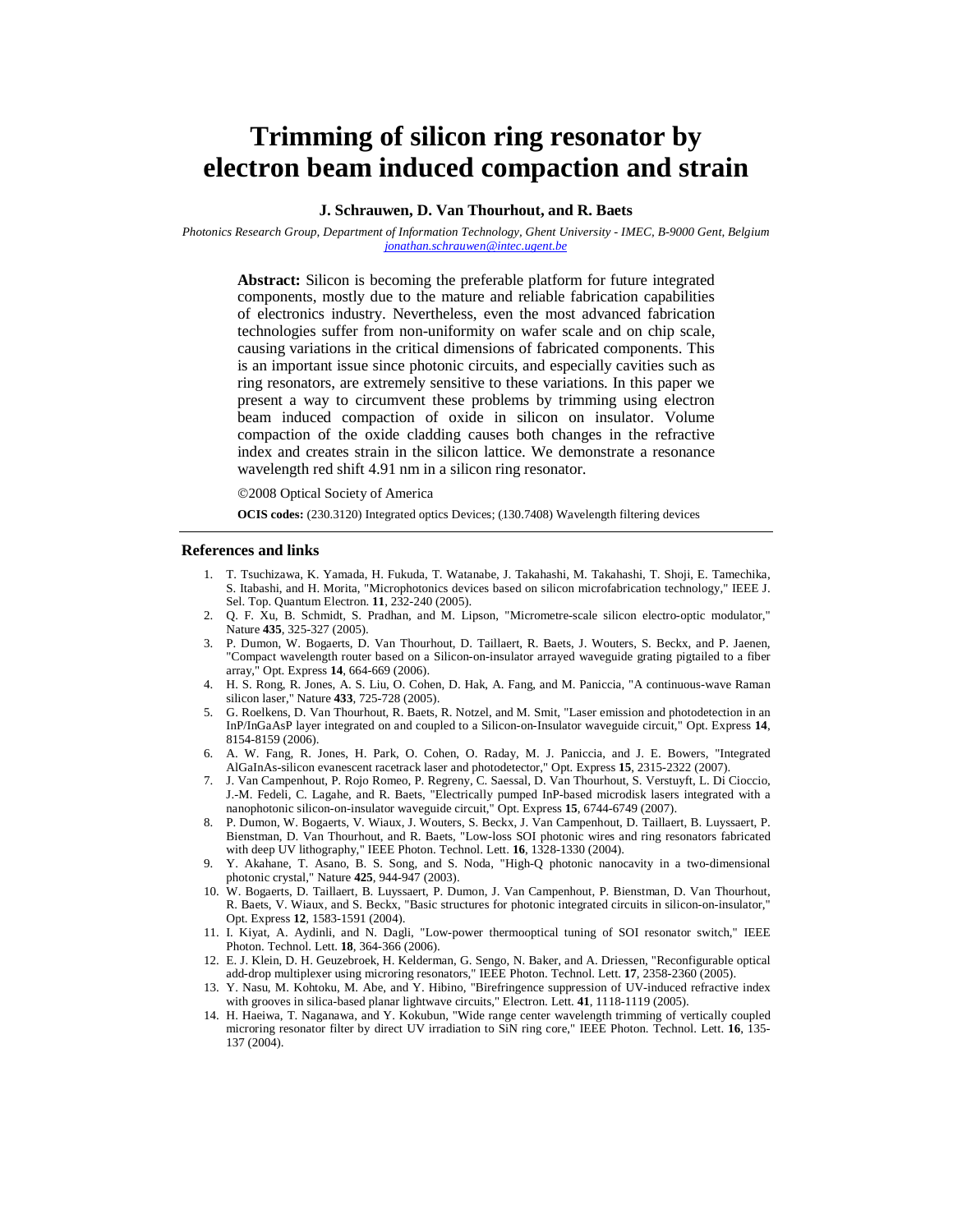- 15. S. Ueno, T. Naganawa, and Y. Kokubun, "High UV sensitivity of SiON film and its application to center wavelength trimming of microring resonator filter," IEICE Trans. Electron. **E88c**, 998-1004 (2005).
- 16. A. J. Houghton, and P. D. Townsend, "Optical-waveguides formed by low-energy electron-irradiation of silica," Appl. Phys. Lett. **29**, 565-566 (1976).
- 17. D. Barbier, M. Green, and S. J. Madden, "Wave-guide fabrication for integrated-optics by electron-beam irradiation of silica," J. Lightwave Technol. **9**, 715-720 (1991).
- 18. S. Garcia-Blanco, and J. S. Aitchison, "Direct electron beam writing of optical devices on Ge-doped flame hydrolysis deposited silica," IEEE J. Sel. Top. Quantum Electron. **11**, 528-538 (2005).
- 19. M. Svalgaard, C. V. Poulsen, A. Bjarklev, and O. Poulsen, "Direct Uv writing of buried singlemode channel wave-guides in Ge-doped silica films," Electron. Lett. **30**, 1401-1403 (1994).
- 20. D. A. Zauner, J. Hubner, K. J. Malone, and M. Kristensen, "UV trimming of arrayed-waveguide grating wavelength division demultiplexers," Electron. Lett. **34**, 780-781 (1998).
- 21. H. N. J. Fernando, J. Canning, L. Wosinski, B. Jaskorzynska, and M. Dainese, "Characterization of ultra-violetinduced changes in planar waveguides," J. Opt. A Pure Appl. Opt. **5**, 335-340 (2003).
- 22. W. Primak, and R. Kampwirth, "The radiation compaction of vitreous silica," J. Appl. Phys. **39**, 5651-5658 (1968).
- 23. W. Primak, "Mechanism for radiation compaction of vitreous silica," J. Appl. Phys. **43**, 2745 (1972).
- 24. C. B. Norris and E. P. Eernisse, "Ionization dilatation effects in fused silica from 2 to 18-Kev electronirradiation," J. Appl. Phys. **45**, 3876-3882 (1974).
- 25. F. Piao, W. G. Oldham, and E. E. Haller, "The mechanism of radiation-induced compaction in vitreous silica," J. Non-Cryst. Solids **276**, 61-71 (2000).
- 26. K. De Vos, I. Bartolozzi, E. Schacht, P. Bienstman, and R. Baets, "Silicon-on-insulator microring resonator for sensitive and label-free biosensing," Opt. Express **15**, 7610-7615 (2007).
- 27. D. Taillaert, W. Van Paepegem, J. Vlekken, and R. Baets, "A thin foil optical strain gage based on silicon-oninsulator microresonators," Third European Workshop on Optical Fibre Sensors (EWOFS 2007) **6619**, 661914 (2007).
- 28. T. A. Dellin, D. A. Tichenor, and E. H. Barsis, "Surface Compaction in Irradiated Vitreous Silica," Bulletin of the American Physical Society **21**, 296-296 (1976).

## **1. Introduction**

Silicon-on-insulator (SOI) is gaining interest as preferable material system for future ultracompact integrated photonic components. The main advantages of this material system are firstly the high refractive index contrast between silicon (core) and oxide or air (cladding) enabling small bend radii and dense integration, and secondly mature fabrication facilities thanks to the electronics industry. In spite of the indirect band gap of silicon, both passive [1- 3] and active [4-7] devices have been demonstrated thanks to heterogeneous integration of III-V semiconductors. One of the applications aimed for by the telecom industry is optical filters for wavelength (de)multiplexing. SOI is the ideal platform to make these filters compact and low-cost. Several geometries, such as ring resonators [8] and photonic band gap materials [9] have good filtering characteristics. However, most of the demonstrated filters were fabricated with electron beam lithography, which is a serial fabrication technique and therefore unattractive for mass fabrication. In previous work we have demonstrated that these filters can also be fabricated in a parallel way, with 248 nm Deep-UV lithography (DUV) in a standard Complementary Metal Oxide Semiconductor (CMOS) facility [10]. However, variations of the critical dimensions of devices fabricated by optical lithography are inevitable. These variations can be caused by wafer non-uniformity, by e.g. varying layer thicknesses on wafer edges, or by non-uniformity within one chip, mainly caused by lithography imperfections near mask edges. A way to assess critical dimension variations in a photonic circuit is to evaluate the resonance wavelength shift of identically designed ring resonators, dispersed over a wafer. These resonators can be fabricated with Q-factors of about  $10^4$  [8], or a 3 dB bandwidth of 0.15 nm. In practice the resonance wavelength shifts exceed 1 nm, which is unacceptable for many applications. The most common solution for this is active thermal tuning [11, 12], however, when many resonators have to be integrated on a single chip, this would lead to high power consumption and important device complexity. Another approach to circumvent these process variations is trimming of the devices after fabrication. In this paper we present a technique to locally and independently trim the resonances of ring resonators on a silicon chip. This allows for complete compensation of resonance wavelength variations on silicon photonic integrated components.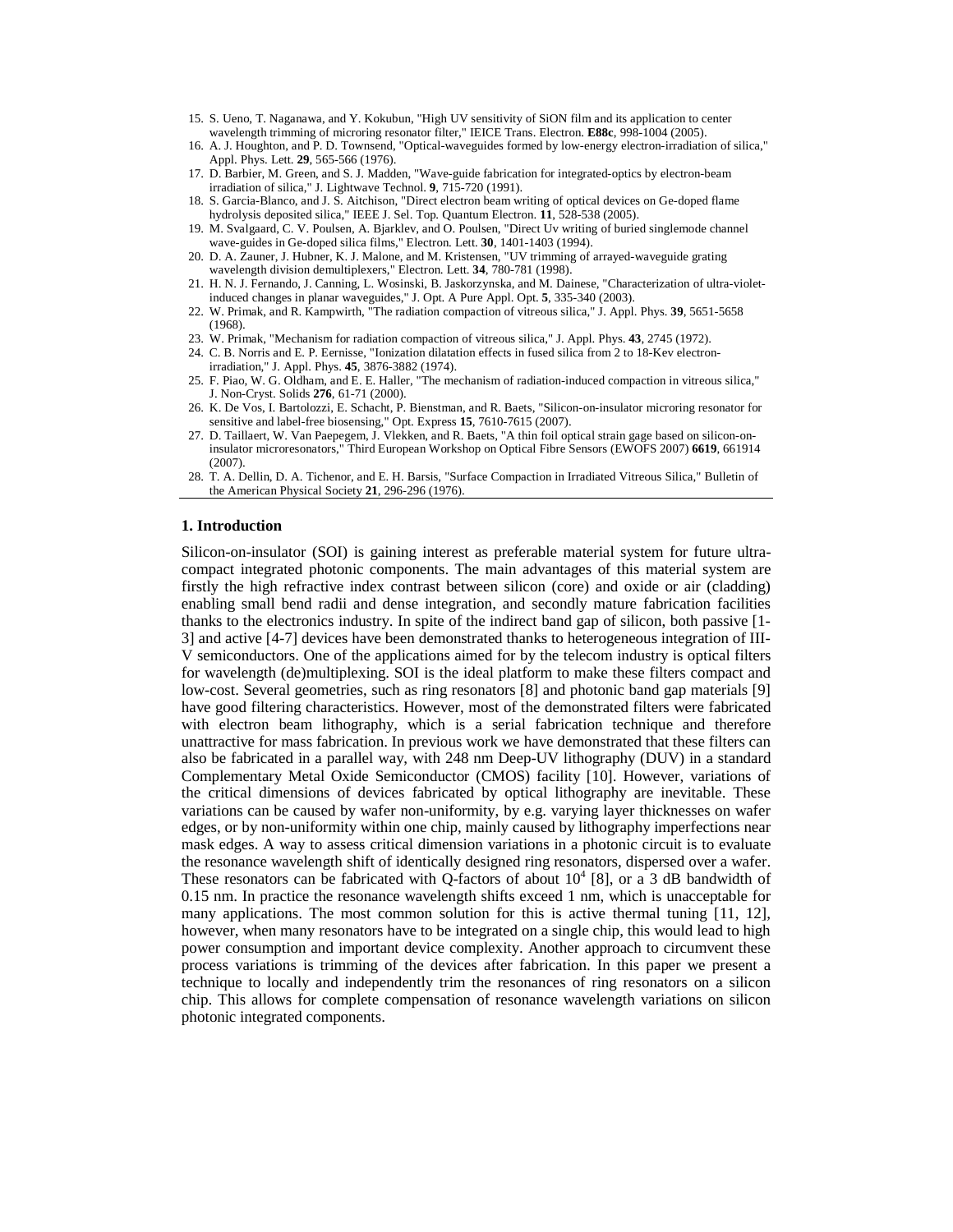## 2. Electron beam induced compaction of the SiO<sub>2</sub> cladding

The resonance wavelength of a ring resonator is trimmed by changing the optical path length of the resonator, in our case by varying the effective index of the guided mode and not the length of the ring. An increase in effective index causes a red shift of the resonance wavelength. This was demonstrated in several (low to medium index contrast) material systems such as silica glass [13] and SiN/SiON [14, 15]. These core materials are sensitive to either UV or electron beam compaction (also other higher energy particles tend to compact these materials, but these are less commercially practicable). This means that the compacted material contains most of the optical mode and thus relatively large shifts in effective indices can be obtained. In SiN more than 10 nm of resonance wavelength shift was obtained for ring resonators operating at 1550 nm [14]. Electron beam [16-18] as well as UV [19-21] irradiation have been used to fabricate or alter waveguides in silica glass. In SOI, the preferable material system for future industrial deployment, the core material is silicon, which can not be compacted by either UV or electrons. Only the  $SiO<sub>2</sub>$  cladding is susceptible to compaction. Literature reports on  $SiO<sub>2</sub>$  volume compaction and refractive index changes upon irradiation with highly energetic particles. The particles include ions and gamma photons, by which the oxide compacts due to knock-on atom displacements, or electrons and UV photons, where the compaction is caused by ionization-induced relaxation of inherently strained Si-O bonds in the glass network [22-25]. Due to the imaging capabilities and the ease to precisely control the irradiation dose and energy we have used an electron beam (from an FEI Nova 600 scanning ion/electron microscope) to compact the  $SiO<sub>2</sub>$  cladding layer. The experiments presented here differ from previous reports in the fact that the optical core material – silicon – can not be compacted, thus strain induced by cladding compaction is used as trimming mechanism.



Fig. 1. Overview of the experiment: the right ring is trimmed by electron beam compaction; the left one is kept original as a reference to exclude temperature or ambient variations.

## **3. Experiment: 4.91 nm red shift of a silicon ring resonator**

The resonance frequency of silicon ring resonators is extremely sensitive to changes of temperature and of the surrounding medium; rings are therefore attractive as sensors [26, 27]. However, in this experiment we want to exclude all external factors and investigate the resonance shifts caused only by electron beam irradiation. Therefore we have fabricated a sample with two rings, with different resonance wavelengths, serially connected to the same waveguide, as depicted in Fig. 1. Only one of these rings is irradiated by imaging it with a scanning electron beam. The transmission spectrum features two superimposed ring spectra. By evaluating only relative peak shifts between the two ring spectra the external influences are excluded. The experiment was performed in situ, inside the vacuum chamber of a scanning electron microscope, by providing it with vacuum fiber feedthroughs. The optical input and output signals are transported by single mode fibers, glued (with UV-curable glue) in a near-vertical position above grating couplers. The optical circuit, with grating couplers, waveguides, tapering sections, and ring resonators, was fabricated by DUV lithography in a standard CMOS foundry [10]. Light was generated by a super luminescent LED with center wavelength at 1530 nm and detected by a spectrum analyzer with a resolution of 60 pm.

The right ring resonator was trimmed in three subsequent steps, as depicted in Fig. 2. In a first step we have scanned a 0.21 nA beam across a 25.6 μm x 22.1 μm area for 360 s, and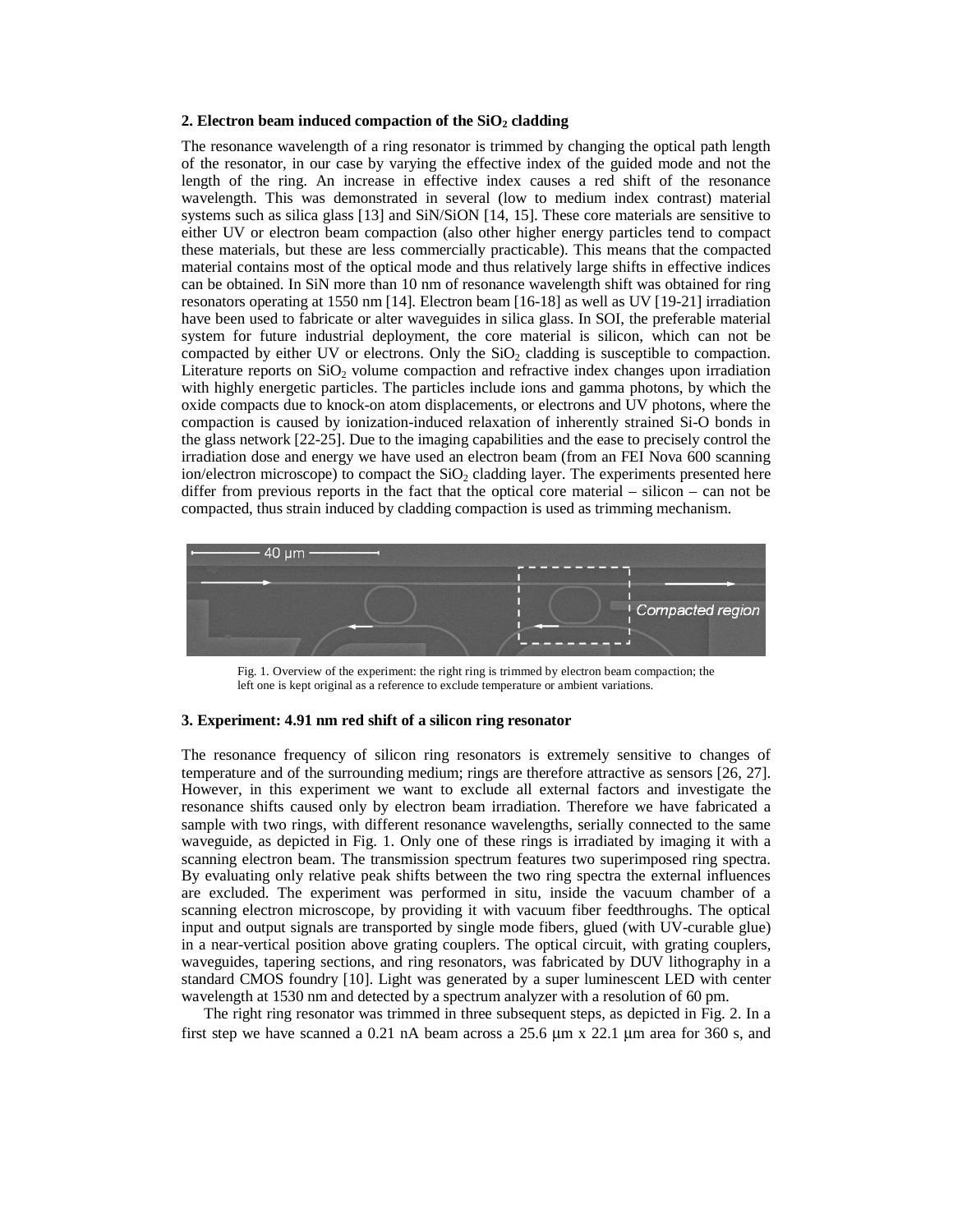measured a resonance wavelength shift of 1.24 nm. In the next step the same beam was scanned over the same area for 300 s to reach an extra shift of 0.82 nm. In a final step a 0.84 nA beam was scanned over a 17.1 μm x 14.8 μm area for 400 s, leading to a subsequent shift of 2.77 nm. In total this leads to a 4.91 nm red shift of the resonance wavelength of the silicon ring. Figure 2 shows the evolution of the resonance peaks, extracted from the measured spectra (one spectrum was measured every 10 s). In the final step the resonance wavelength of the right ring was equated with that of the left ring. To evaluate the propagation losses we have extracted the Q-factors from the measured spectra, as depicted in Fig. 2. It is clear that the Q-factor slightly decreases in the third step of the experiment, which is also visible in the right part of Fig. 2. We argue that the increase during the second step is caused by a varying coupling constant, whereas the decrease in the third step is caused by increasing propagation losses.

It is clear from the graph that in the beginning of the electron beam exposure there is a small blue shift of the resonance (between 100 pm and 200 pm blue shift in our experiments), and after the exposure there is settling of the peak towards longer wavelengths (we have measured 153 pm red shift, 45 minutes after the second step). We argue that this is partly caused by charging of the oxide and subsequent generation of carriers in the silicon, and partly by temperature variations due to electron bombardment. It was reported [24] that compacted silica tends to relax over a period of tens of hours after irradiation. However, we have measured a subsequent red shift of 0.15 nm, 5 days after the actual irradiation. This effect needs further investigation.



Fig. 2 Left: Three subsequent steps were used to equate the resonance wavelength of the right ring resonator with that of the left ring resonator. The curves represent the position of the fitted peak maxima. The grey lines (color online: red) indicate the actual electron beam irradiation; the black lines show the settling after irradiation. The dotted red line is the region where both resonance peaks merge and our single peak fitting algorithm yields inconclusive results. The Qfactors of the trimmed ring during the three steps of the experiment were extracted from the measured spectra. Right: Evolution of the resonance during the third stage of the experiment. The Q-factor of the trimmed ring decreases from 1.7 x  $10^4$  at 1526 nm to 1.0 x  $10^4$  at 1528 nm.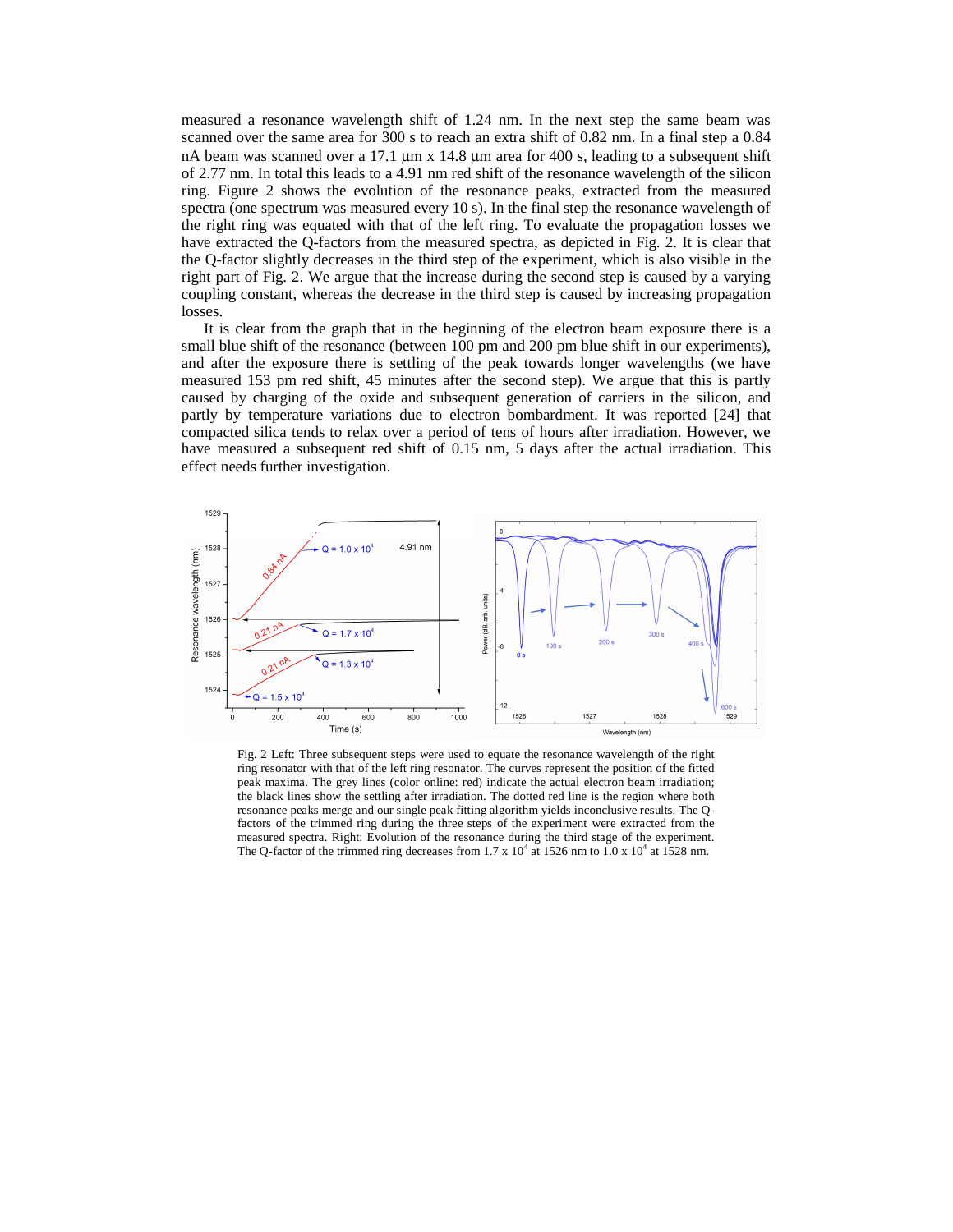

Fig. 3. Cross-section of the 220 nm thick silicon ring resonator. The 2 keV electrons penetrate 70 nm into silicon and oxide, and lead to volume compaction only in the oxide. This effect generates a tensile strain in the silicon, parallel to the substrate. The effect of silicon strain dominates the refractive index change. In the bottom drawing the first principal strain obtained from a finite element simulation was overlaid. (Color online: dark blue = compressive strain  $0.05$ ; red = tensile strain  $0.17$ )

## **4. Discussion: cladding refractive index change versus core compaction-induced stress**

Two distinct physical processes cause the effective index change of the mode in the silicon ring resonator, as depicted in Fig. 3. The first is a larger refractive index of the oxide cladding due to volume compaction; the second is the stress this oxide compaction induces in the silicon lattice. In our experiment we have worked with 2 keV electrons, which have a penetration depth of about 70 nm in Si and SiO2 (this was calculated with Monte Carlo simulations, and confirmed by  $[24]$ . The silicon ring is 220 nm thick, on top of a 2  $\mu$ m oxide layer; therefore the electrons can not penetrate the silicon. The mode overlap with the compacted oxide is lower than 1.5%, as was calculated with a mode expansion tool. From [24, 28] we have estimated the maximum amount of refractive index change to be below 3% (i.e. for a compaction of about 10%), with a total irradiation dose of 2.8 x  $10^{23}$  keV/cm<sup>3</sup> (the total dose in our experiment). This can not lead to more than 0.5 nm shift in resonance wavelength. We can thus conclude that the largest fraction of the observed resonance wavelength shift is caused by strain in the silicon lattice. Finite elements simulations were used to evaluate this effect (with a variable mesh size, down to 10 nm where a large stress gradient is reached), as shown in Fig. 3. The overlay picture illustrates the deformed mesh (with a scale factor of 2) and the first principal strain in the case of a 10% compacted oxide layer with a thickness of 70 nm.

It was reported [28] that the induced stress in the compacted oxide layer saturates upon high dose electron beam irradiation. However, we have not found reports of this effect for the energy and dose range considered in our experiments. Since a complete study was beyond the scope of this work, we have chosen to estimate the influence of compaction induced stress on the effective index of the supported modes without detailed simulations of the optical mode profile in the strained lattice. We have therefore calculated the average silicon strain in the dominant direction: perpendicular to the waveguide propagation direction and in the plane of the substrate surface. The resonance wavelength shift was calculated by using only the  $p_{11}$ component of the silicon elasto-optical tensor. This shift is calculated for varying oxide compaction rates and for different compacted layer thicknesses. The results, displayed in Fig. 4, support the fact that tensile strain in the silicon waveguide can account for the observed resonance wavelength shift.